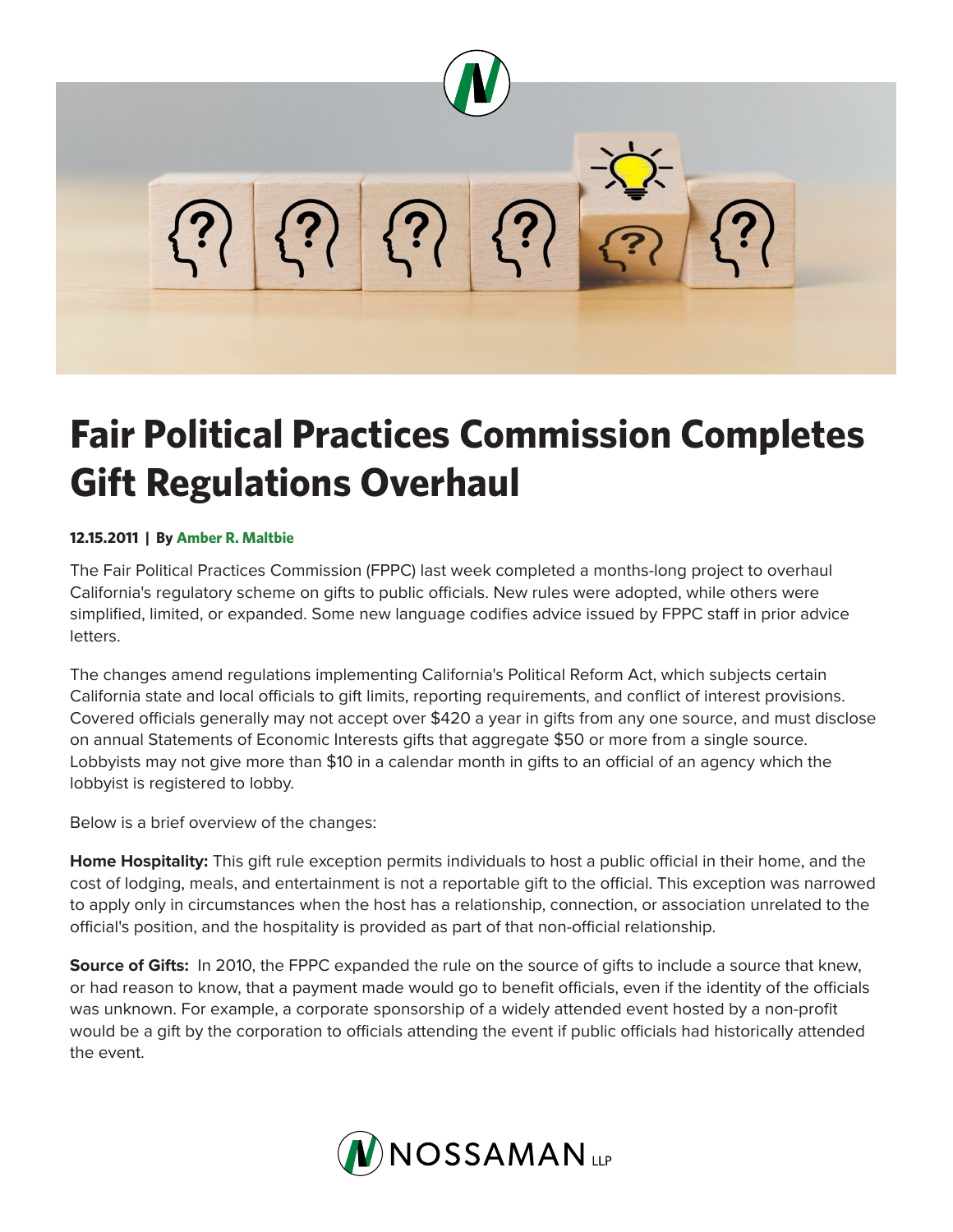The new rule narrows the circumstances under which such a donor is deemed the source of a gift to when (1) the donor identifies the official as the intended recipient; (2) the intermediary (such as a non-profit) solicits and receives a payment with the understanding that it will be used for the sole or primary purpose of making a gift to an official; or (3) an official or official's agent solicits a payment by the donor to the intermediary.

**Valuation of Air Travel:** Currently, air transportation on non-commercial flights provided to officials is valued as the total cost of the flight divided by the number of officials on board the flight. The new rule creates a more common sense valuation method by dividing the cost of air transportation by the number of passengers on board, regardless of their status as officials.

**Ceremonial Role:** The value of a ticket to an event at which an official performs a "ceremonial role" is not subject to the gift limit or required to be reported. Historically, what constitutes a "ceremonial role" has been determined on a case-by-case basis. The new regulation defines ceremonial role and provides specific examples, such as a ribbon cutting or throwing out the first pitch at a baseball game.

**Valuation of Attendance at Non-Profit and Political Fundraising Events:** Current regulations permit public officials to receive one ticket from a non-profit or political committee to attend a fundraising event benefitting the non-profit or political committee. Tickets provided by a third party source, or in excess of the one ticket limit, are subject to the gift limit and reporting rules. The amended regulation provides that public officials may receive two tickets to 501(c)(3) or political fundraisers (if provided by the 501(c)(3) or political committee) without triggering either the gift limit or reporting. Tickets to 501(c)(3) and political events provided by a third party source, as well as tickets benefiting other types of non-profits, such as 501(c)(4)s, are gifts and are valued according to the official's pro-rata share of food and entertainment or the nondeductible portion of the ticket or admission.

**Gift Exceptions Codified:** Several exceptions to the gift rules that previously existed through advice letters were codified.

*Bona Fide Dating Relationships:* Gifts between people on a date or in a dating relationship are neither reportable nor subject to the gift limit. However, gifts from certain sources to an official in the dating context may cause the official in receipt of such gifts to be disqualified from voting on certain matters.

*Acts of Neighborliness and Acts of Human Compassion:* Subject to certain source restrictions, polite acts carried out in civilized society, such as lending a tool or giving a ride, are not gifts subject to reporting or limits. Similarly, donations to offset unexpected calamities, such as a medical emergency, or to assist with a humanitarian effort, such as an adoption of an orphaned child, are not gifts so long as there is a prior social relationship between the donor and the official or the payment is made without regard to official status under other circumstances in which it would be common to receive community outreach. These exceptions apply provided that the donor is not:

- A lobbyist, lobbying firm, or lobbyist employer who lobbies the official's agency;
- A person involved in an action or decision before the official's agency in which the official will foreseeably participate or has participated within the last twelve months;
- A person who has a contract with the official's agency or a person that engages in the type of business that would seek contracts with or come before the agency for the purpose of receiving a license, permit or other entitlement.